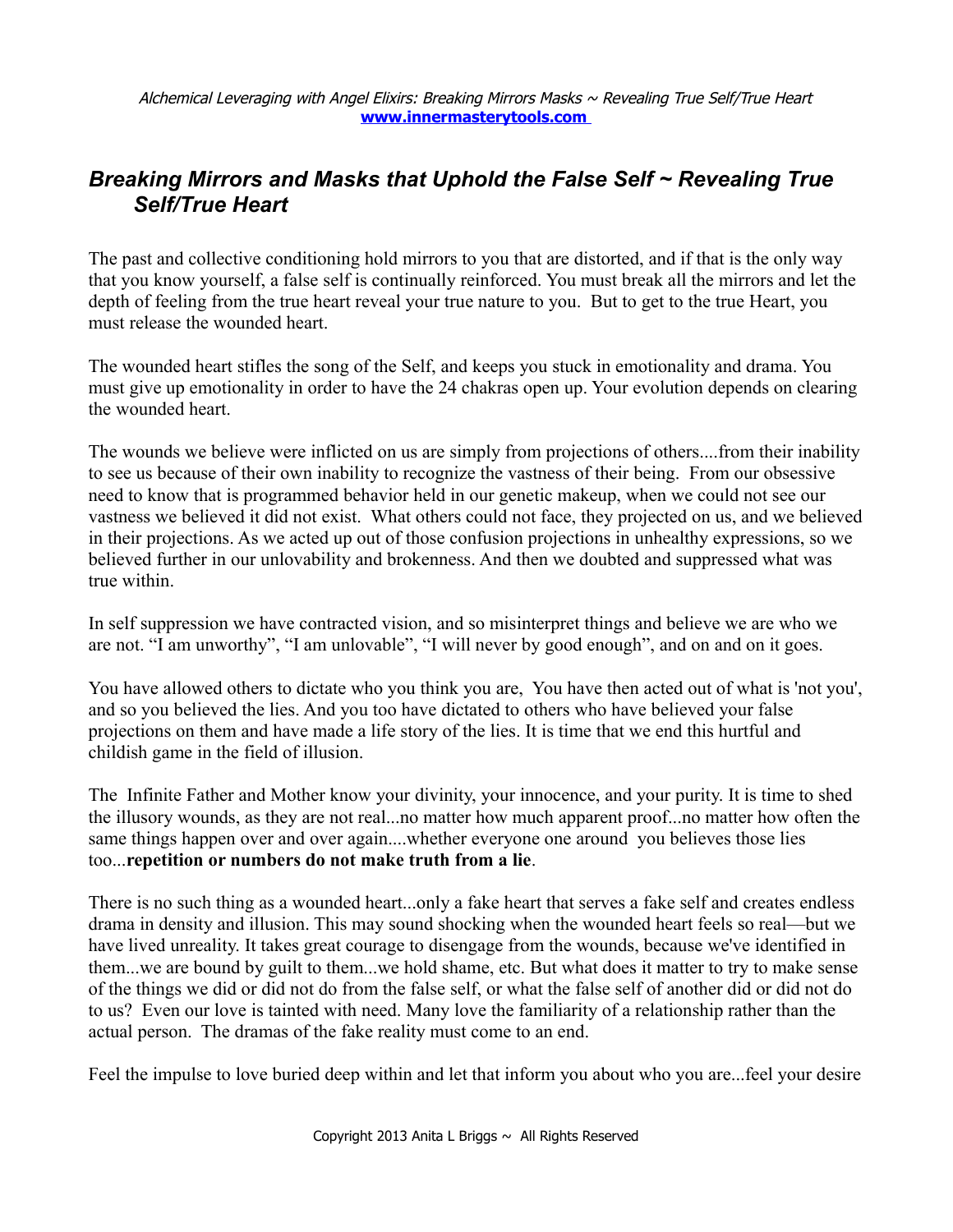## Alchemical Leveraging with Angel Elixirs: Breaking Mirrors Masks  $\sim$  Revealing True Self/True Heart  **[www.innermasterytools.com](http://www.innermasterytools.com/)**

to goodness, to harmony, to peace and goodwill..and let that inform you. Let all that inspire you to be that higher self.

Where you have suppressed your essence of love, you have become needy of others or externals. Neediness comes from lack of self-presence, and the way out is *presencing* yourself fully in the moment. This happens in the surrendered life that knows that all is in perfection. In surrender you will reach the depth of consciousness that is in equanimity. That can feel continual love, praise, and gratitude for everything—every experience, every encounter, every day and every moment.

To play in drama is to be caught in density and illusion, where you remain unexpressed...your depths unexplored...your true dreams mere stillbirths. Self-abandonment is the cause, density and illusion the effect. Become present to yourself now...Shed the veils of lies that hide the majesty of the One Life in you.

In the meditation audio, you break the mirrors and masks of the false self, and dissolve the fake wounded heart, to reveal the true Self and true Heart.

- Release the masks of personality with its defence and coping mechanisms. These mechanisms are based on yesterday's successes or failures. Living yesterday today is tomorrow's mediocrity.
- Release memory, which is fossilized misinterpretation—all that we have wanted to avoid, or have attached to. When you live in the shadow of past glory or past happiness, you are not capable of living the moment well. Let the past act only as inspiration to ever greater.
- Release the inner masks of all the inner parts. These lock you into stalemates and repetitive loops.
- Release the fake wounded heart.

The angels working in the human DNA urge us to contemplate on the fluidity of reality. We have made the vast ocean of the One Life static. Like taking a picture of the ocean and trying to ride the waves in the picture...and being disappointed over and over again. We resist change, not seeing the harmlessness and benevolence of the One Life. We cannot see it because we do not allow its flow by our very resistance. Resistance causes tension, which is unyielded data. All tension must release it we are to grow in consciousness.

So long as we live the past, identify in masks and memories that are false interpretation, we make life static, which means we live in density, illusion, and linear time. In linear time, the clock of death is ticking.

So long as we live in a cloud of negativity that is not reality, our bodies cannot tune into the higher reality that is around us and we will never know the vastness of our true being. In emotionality, soul and body are antagonistic, giving rise to illness.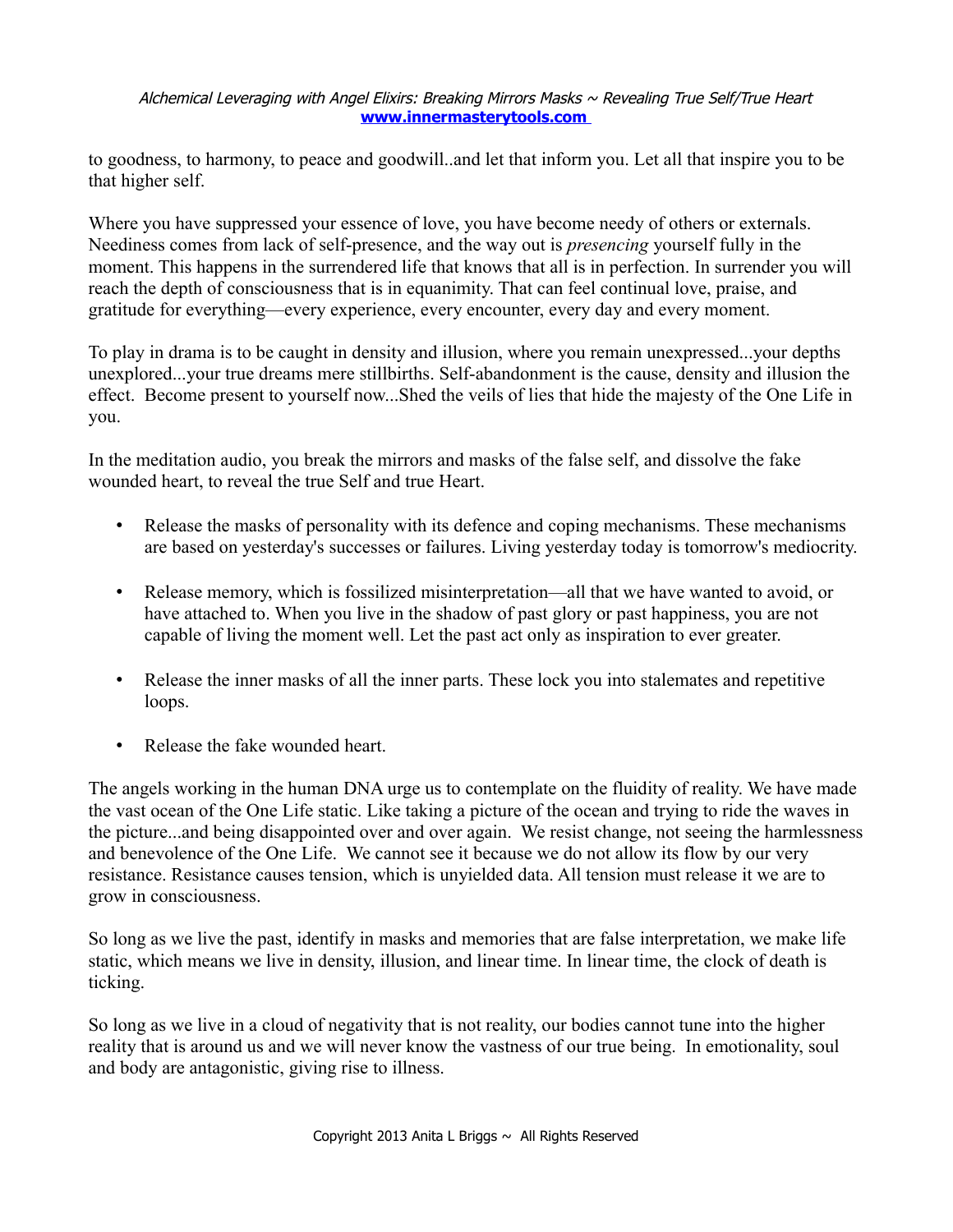## Alchemical Leveraging with Angel Elixirs: Breaking Mirrors Masks  $\sim$  Revealing True Self/True Heart  **[www.innermasterytools.com](http://www.innermasterytools.com/)**

Everything is available to us to dissolve the old at this time, and every effort that you make will make it easier and easier. The momentum will build up and soon you won't be able to do the old patterns that seemed so real to you before.

We are told that all memories should be treated as stories. As consciousness expands, the memories, once painful, will simply be a benign, harmless part of the landscape far in the distance. It is further revelead that the fountain of youth is to by found through letting go...'continuing to forget'.

As you focus on the wondrous possibilities through self-discovery...expressing what you have suppressed, increasingly you will create a powerful inner field of luminosity from the true Heart, and your soul will awaken from its coma and bring with it the capacity for depth of exquisite feeling states of rapture and exhilaration...

## *Affirmations*

- *As I awaken transparency of Heart that is true authenticity, I become the gateway to the unfathomable*
- *In surrender and self-sovereignty I move in fluid harmony, singing the resonant song of my being to the receptive universe.*
- *I delight in the playground of endless possibility and embrace the magic journey to unbounded flourishing.*
- *I delight in authentic expression that makes each day an adventure of eternal newness.*
- *I emphasize the pure notes of the Song of the True Self that reverberates through the universe.*
- *I have become the fountain of life, all beings flourish in my presence.*
- *From deepest fulfilment of automatic pro-activity in surrendered stillness, I welcome the abundant inheritance of the Kingdom of heaven.*
- *I am self-impelled and self-inspired on the wondrous journey that is the gift of life.*